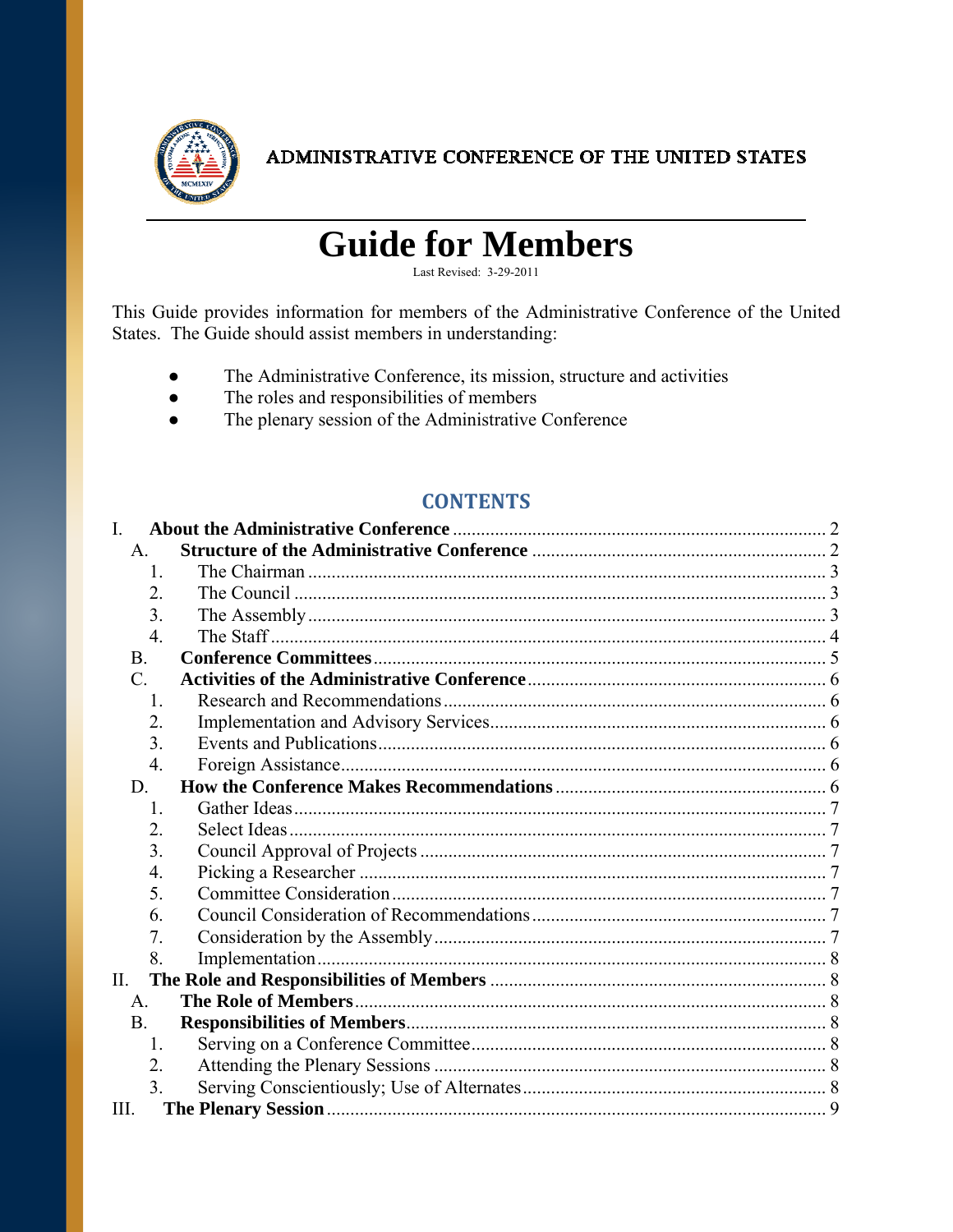# **I. About the Administrative Conference**

The Administrative Conference of the United States is an agency of the United States government. Its mission is to study administrative procedure and recommend improvements—in other words, to make the government work better. The Conference accomplishes this mission by conducting research, formulating recommendations, spreading agency best practices, promoting information exchange, and sponsoring events and publications.

The Administrative Conference is an independent agency within the Executive Branch. It is not part of any other government agency.

The Administrative Conference is made up of members drawn from other federal government agencies and from the general public. Thus, as President Obama stated on July 8, 2010, the Conference is "a public-private partnership designed to make government work better."

Congress created the Administrative Conference by statute in 1964. Over the next 30 years, the Conference issued approximately 200 recommendations, most of which were implemented in whole or in part. The Conference lost its funding in 1995 and ceased operations, but it was revived in 2010 and is now back in business.

The Conference's research and recommendations cover both general administrative law topics that cut across many federal agencies and specific ways in which particular agencies can improve particular procedures. The Conference has inspired federal legislation, changes to federal agency rules and practices, and changes to presidential practices. It has also influenced judicial decisions. A list of some of the Conference's notable recommendations, achievements, and activities, which can help members better understand the nature of the Conference's business, is provided in Part IV of this Guide.

# **A. Structure of the Administrative Conference**

The Administrative Conference formally consists of its membership. There are several categories of members, and the Conference also has a small, full-time staff.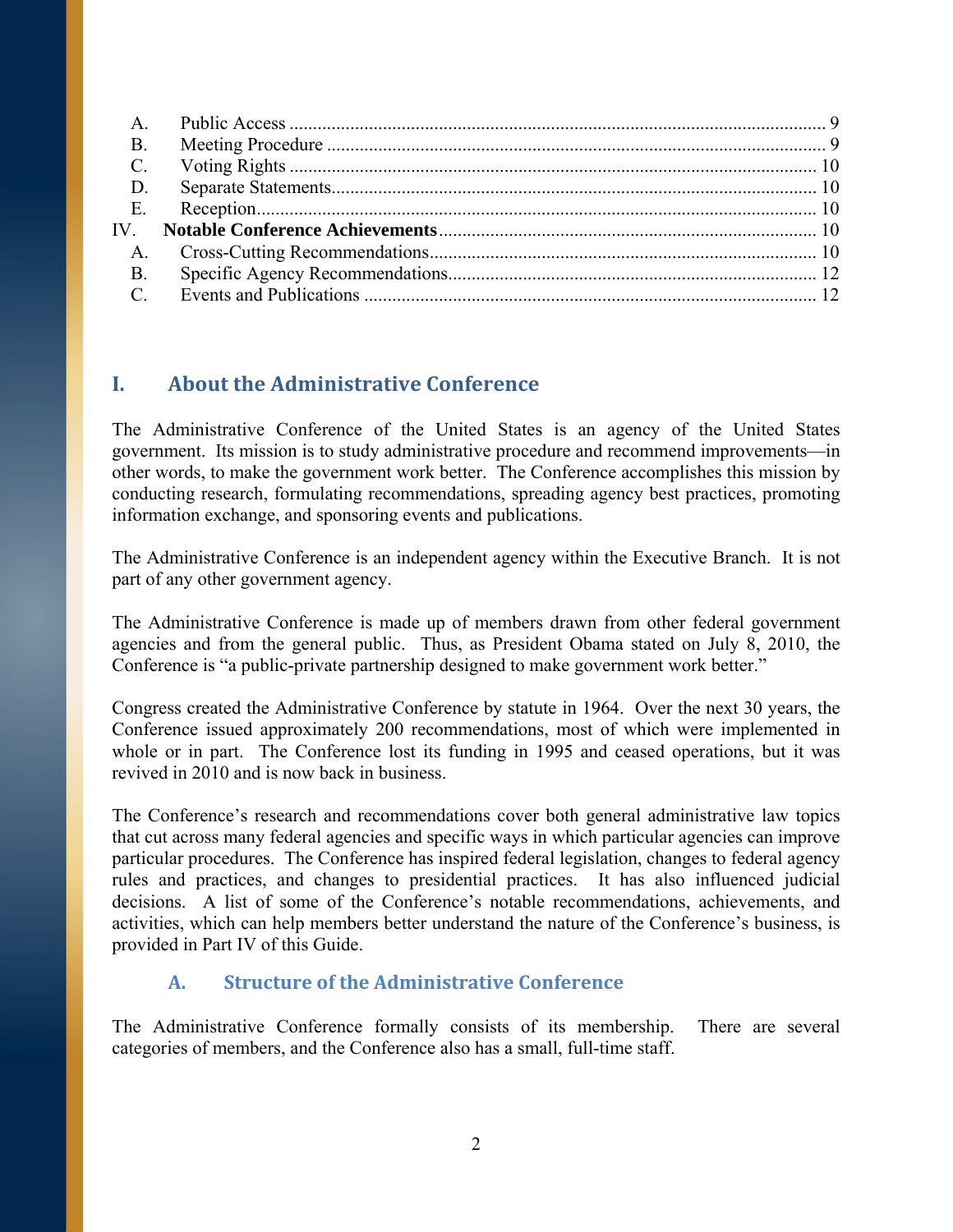#### **1. The Chairman**

The Chairman of the Administrative Conference is appointed by the President by and with the advice and consent of the Senate. The Chairman is the only full-time member of the Conference. The Chairman serves a five-year term.

The Chairman provides overall management and direction for the Conference. He controls the Conference's day-to-day operations. He directs the activities of the Conference's full-time staff. He chairs the plenary meetings of the full Conference membership and the meetings of the Council of the Administrative Conference.

#### **2. The Council**

The Council of the Administrative Conference functions as the Conference's Board of Directors. In addition to the Chairman, the Council consists of ten members appointed by the President for three-year terms. Up to five of the Council members are current, senior officials at other government agencies, and the others are drawn from outside the federal government. One of the Council members is designated by the President as the Vice Chairman.

The powers and duties of the Council include:

- Determining the time, place, and agenda for plenary sessions of the Conference
- Approving topics for study by the Conference
- Approving the selection of public members of the Conference
- Approving the Conference's budget proposals
- Receiving the reports and recommendations of Conference committees and transmitting them to the full Conference membership.

#### **3. The Assembly**

The Assembly is the name given to the full Conference membership, which consists of the Chairman, the Council, and the other members. Meetings of the Assembly are called "plenary sessions" of the Administrative Conference. In addition to the Chairman and the Council, the members of the Assembly include:

#### *a) Voting Members*

There are two categories of voting Conference members other than the Chairman and the Council.

#### (1) Government Members

 The government members of the Conference are current, senior officials at other government agencies. The Conference's organic act, 5 U.S.C. §§ 591 et seq., designates certain agencies to have government members of the Conference, and it authorizes the President and the Council to designate other such agencies.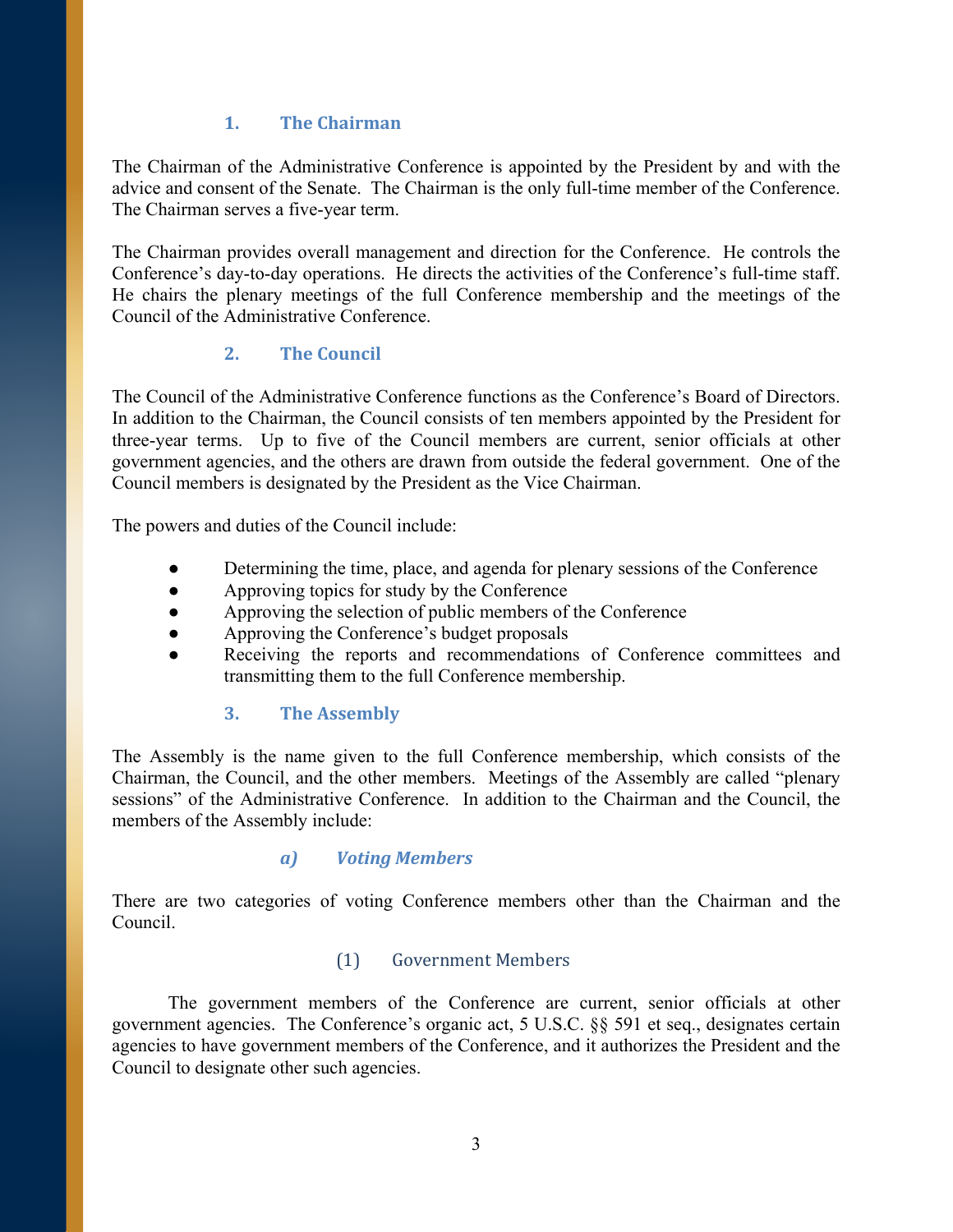The government members are appointed by their agencies and serve no fixed term. They participate in Conference activities in addition to their full-time work at their own agencies.

#### (2) Public Members

The public members of the Conference are drawn from the general public. They are typically leading authorities in administrative law, public administration, or other areas of interest to the Conference. Most public members are lawyers, but some are experts in other disciplines. The public members come primarily from academia, law firms, and public interest organizations.

Public members are appointed by the Chairman with the approval of the Council. They serve two-year terms (except that, of the initial public members appointed in 2010, half will be randomly selected to serve an initial one-year term, so that the terms can be staggered). Public members may be reappointed and may serve a total of three consecutive two-year terms.

#### *b) NonVoting Members*

There are three additional categories of participants who have all the privileges of Conference members, except that they may not vote in plenary sessions of the Conference, and may vote in committee meetings only at the discretion of the committee chair. These additional participants include:

#### (1) Senior Fellows

Senior fellows have previously served as Chairman of the Conference or have served for six or more years as government or public members of, or liaison representatives to, the Conference. The senior fellows are appointed by the Chairman with the approval of the Council. Senior fellows serve for 2-year terms and may be reappointed.

#### (2) Liaison Representatives

The Chairman, with the approval of the Council, may designate federal agencies or other organizations that do not have voting members of the Conference to have a liaison representative. Agencies or organizations so designated appoint their liaison representative. Liaison representatives serve no fixed term.

#### (3) Special Counsels

Special Counsels are appointed by the Chairman, with the approval of the Council. They advise and assist the membership in the areas of their special expertise. They serve for 2-year terms and may be reappointed.

#### **4. The Staff**

The Conference has a small, full-time, career staff who serve under the Chairman. The staff conducts research, supports the work of Conference committees, organizes Conference events, works to implement Conference recommendations, provides information to Conference members and to the public, and otherwise carries forward the work of the Conference. Senior members of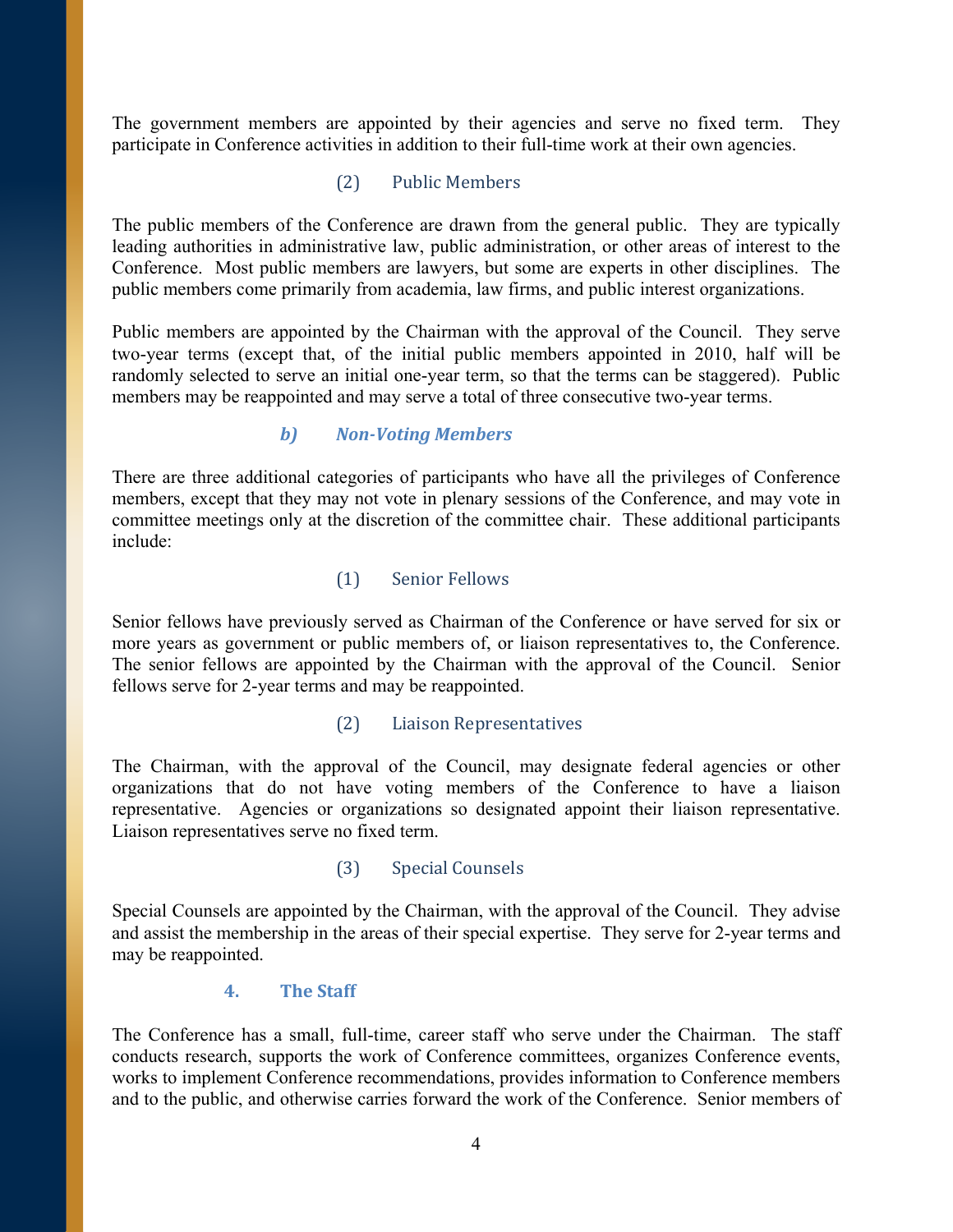the staff include the Executive Director, who oversees operations and strategy for the Conference; the General Counsel, who ensures the Conference's compliance with legal requirements; and the Director of Research and Policy, who oversees the Conference's research program and the development of its policy recommendations.

# **B. Conference Committees**

The Conference's six standing committees are the most important component of the process that leads to the adoption of Conference recommendations, because it is at the committee level that researchers' reports are carefully analyzed and proposed recommendations are formulated. Although Conference researchers often provide the initial draft of proposed recommendations, the committees ultimately develop the recommendations that are considered by the Assembly. The committees typically meet several times each year, depending on the stage that their assigned projects have reached. Each Conference member is asked to participate actively in one of the committees.

Each committee has an area of interest and activity, which ordinarily guides the assignment of particular projects among the committees. However, these areas are defined broadly, to allow the Chairman flexibility in assigning projects. The Chairman may also, with Council approval, appoint special committees as needed.

The **Committee on Adjudication** examines procedural issues relating to how agencies handle cases that come before them, including issues arising in programs that handle very large caseloads.

The **Committee on Administration and Management** considers procedures that agencies use to operate assistance, procurement, service delivery and other administrative programs. It may also address issues of agency organization and management.

The **Committee on Collaborative Governance** is concerned with techniques that agencies use to implement their programs. This area includes activities that build on the Conference's extensive history of developing consensual processes such as negotiated rulemaking and alternative means of dispute resolution, as well as appropriate use of new communications media in federal programs.

The **Committee on Judicial Review** addresses statutory and case law concerning court review of administrative actions. It also may examine those aspects of administrative procedure that affect the effectiveness or availability of judicial review.

The **Committee on Regulation** studies procedures applicable to the control of private economic activity, including ways to reduce costs and increase effectiveness of agency programs.

The **Committee on Rulemaking** considers the procedures that agencies use to promulgate, modify or rescind regulations.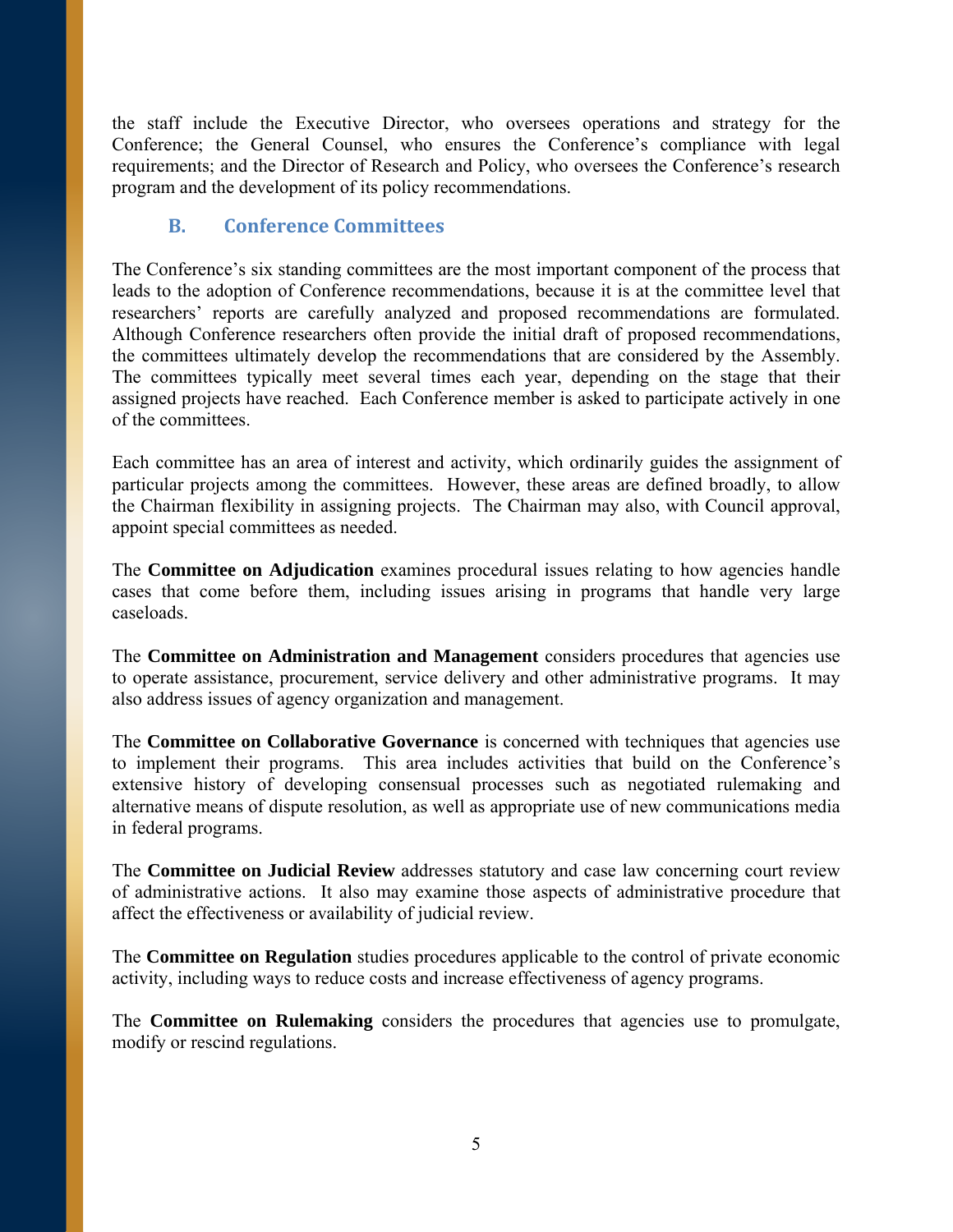# **C. Activities of the Administrative Conference**

The Conference conducts several different kinds of activities.

# **1. Research and Recommendations**

One of the chief activities of the Administrative Conference is making formal recommendations. The Conference conducts an extensive research program under the direction of the Chairman and the Council, and the results of the research are embodied in Conference recommendations for improving administrative procedure. Depending on the topic, recommendations may be directed to Congress, the President, agencies, or the courts. All Conference recommendations must be approved by vote of the full Conference membership meeting in plenary session.

# **2. Implementation and Advisory Services**

The Conference's recommendations are advisory only, as the Conference does not have the power to compel anyone to follow its recommendations. The Conference therefore undertakes activities designed to promote the implementation of its recommendations, such as testifying before Congress, providing comments in agency rulemakings, informing agencies of its recommendations, and developing and providing training programs for agencies and others interested in implementing its recommendations.

# **3. Events and Publications**

The Conference sponsors events on topics of interest to administrative agencies. These events promote information exchange and the spread of agency best practices. The Conference has also published numerous guides on administrative law topics such as rulemaking, alternative dispute resolution, negotiated rulemaking, and general administrative law statutes.

# **4. Foreign Assistance**

The Conference is authorized by statute to provide assistance in improving the administrative procedure of foreign countries. Such assistance must be provided on a reimbursable basis in partnership with, and with the concurrence of, the Department of State, the Agency for International Development, or the United States Information Agency.

# **D. How the Conference Makes Recommendations**

The Conference activity in which the membership is most involved is the making of formal recommendations. Members participate in formulating recommendations through their work on Conference committees; they also vote on recommendations at the Conference's plenary sessions. While the path to such a vote is not always uniform, and recommendations might reach the membership in different ways, the typical process by which the Conference makes a recommendation is as follows: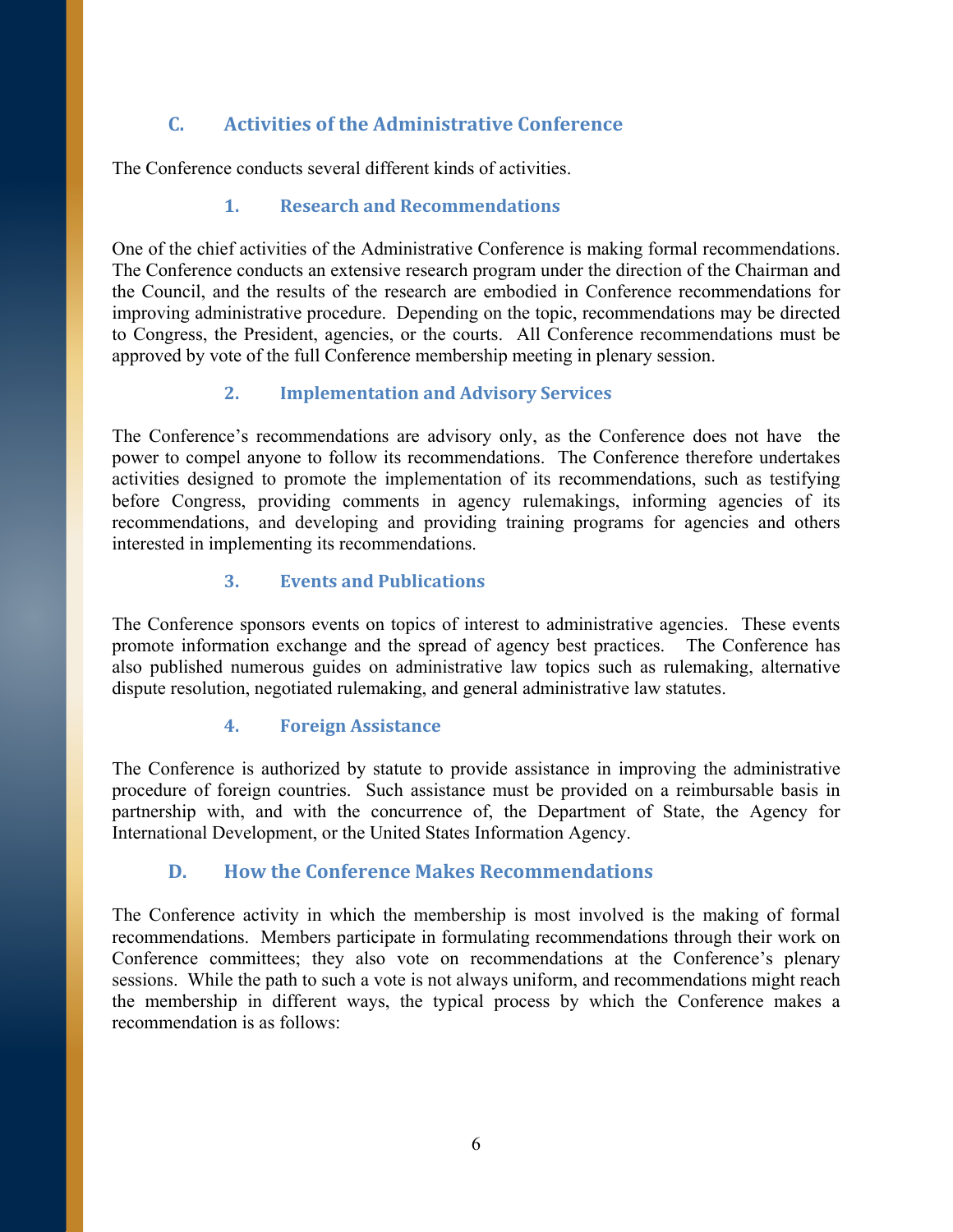#### **1. Gather Ideas**

The Conference gathers project ideas from many sources: from Congress, from other federal agencies, from public interest or other organizations, from academics and other experts, and from members of the public. The Conference staff also develops project ideas.

#### **2. Select Ideas**

The Chairman, the Director of Research and Policy, and other Conference staff select the best project ideas received.

#### **3. Council Approval of Projects**

For projects that will require funding for study by outside consultants, the Chairman seeks approval from the Council of the Conference.

#### **4. Picking a Researcher**

Having identified a project topic, the Conference typically engages an expert consultant to do research and prepare a report and proposed recommendations on the topic. Some research projects are done by the Conference staff. In other cases, the Conference might use a report already prepared by a respected outside researcher or organization.

#### **5. Committee Consideration**

The researcher's report is considered by a committee made up of members of the Administrative Conference. The committee debates the report and formulates a recommendation on the subject of the report, often using the researcher's proposed recommendations as a starting point.

Depending on the topic, the recommendation may be directed to Congress (recommending new legislation); it may recommend that agencies adopt new rules; it may recommend that agencies change their practices or procedures without the need for rulemaking; it may recommend an Executive Order or a change in presidential practices, or it may be directed to the courts. In all cases, Conference recommendations are limited to procedural matters, including agency organization or management, and do not address substantive issues.

# **6. Council Consideration of Recommendations**

The committee's recommendation is received and considered by the Council of the Conference. The Council may add its own views and transmits the recommendation to the full Conference membership.

# **7. Consideration by the Assembly**

Twice a year, the full membership of the Administrative Conference meets in plenary session and considers and debates the recommendations received from Conference committees. If approved by vote of the full membership, a recommendation becomes an official recommendation of the Administrative Conference.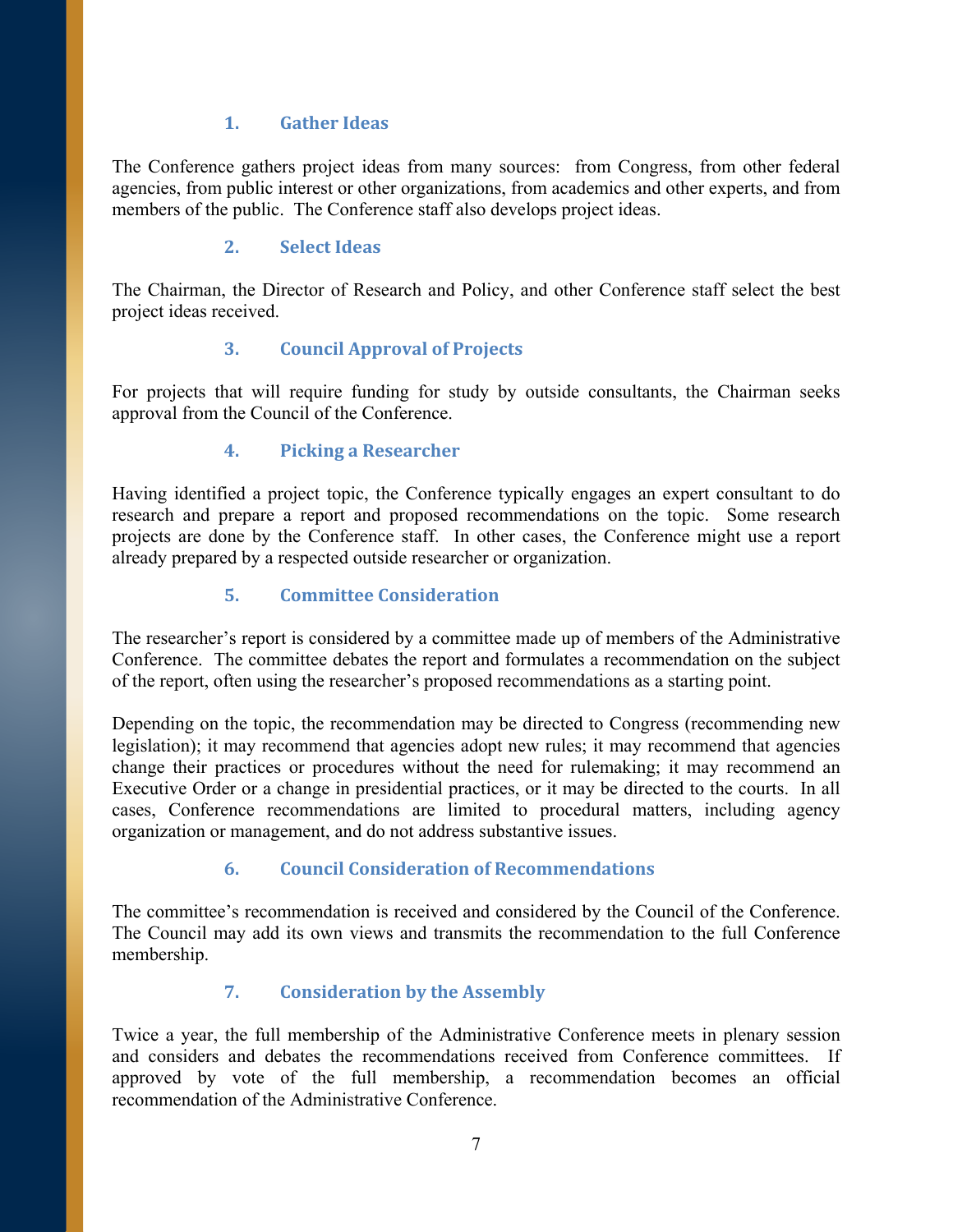#### **8. Implementation**

The Administrative Conference has no power to compel anyone to follow its recommendations. Accordingly, it relies on the power of persuasion to convince those to whom its recommendations are directed to adopt the recommendations. Members and staff of the Conference participate in attempting to get the Conference's recommendations implemented. Although the Conference has no formal power, historically it has had considerable influence and most of its recommendations have been adopted in whole or in part.

# **II. The Role and Responsibilities of Members**

# **A. The Role of Members**

With the exception of the Chairman, all members of the Administrative Conference serve the Conference in a part-time capacity. Most members have full-time jobs at other government agencies or at private firms or organizations. The bylaws of the Administrative Conference provide that "[e]ach member is expected to participate in all respects according to his or her own views and not necessarily as a representative of any agency or other group or organization, public or private." Thus, while members' actions on behalf of the Conference will be informed by the expertise that they have developed in their other work, members should, in their work for the Conference, ultimately be guided by their understanding of the public good.

# **B. Responsibilities of Members**

The chief responsibilities of members of the Administrative Conference are serving on a Conference committee and attending the plenary sessions of the Conference.

# **1. Serving on a Conference Committee**

Each member of the Conference (except Council members) is assigned to a Conference committee. As described above, the committees play an important role in the development of Conference recommendations. In their service on committees, members should apply their expertise to the recommendations that their committees are considering and work to improve the recommendations to the greatest possible extent.

# **2. Attending the Plenary Sessions**

Twice a year (typically in June and December), the full Conference membership meets in plenary session. Members will receive information about the business of each plenary session in advance of the meeting. Members should review the items that will be considered at the plenary session and give these items appropriate thought so that they can be prepared for the consideration of the items at the plenary session.

# **3. Serving Conscientiously; Use of Alternates**

The bylaws of the Conference state that "[e]ach member is expected to devote personal and conscientious attention to the work of the Conference and to attend plenary sessions and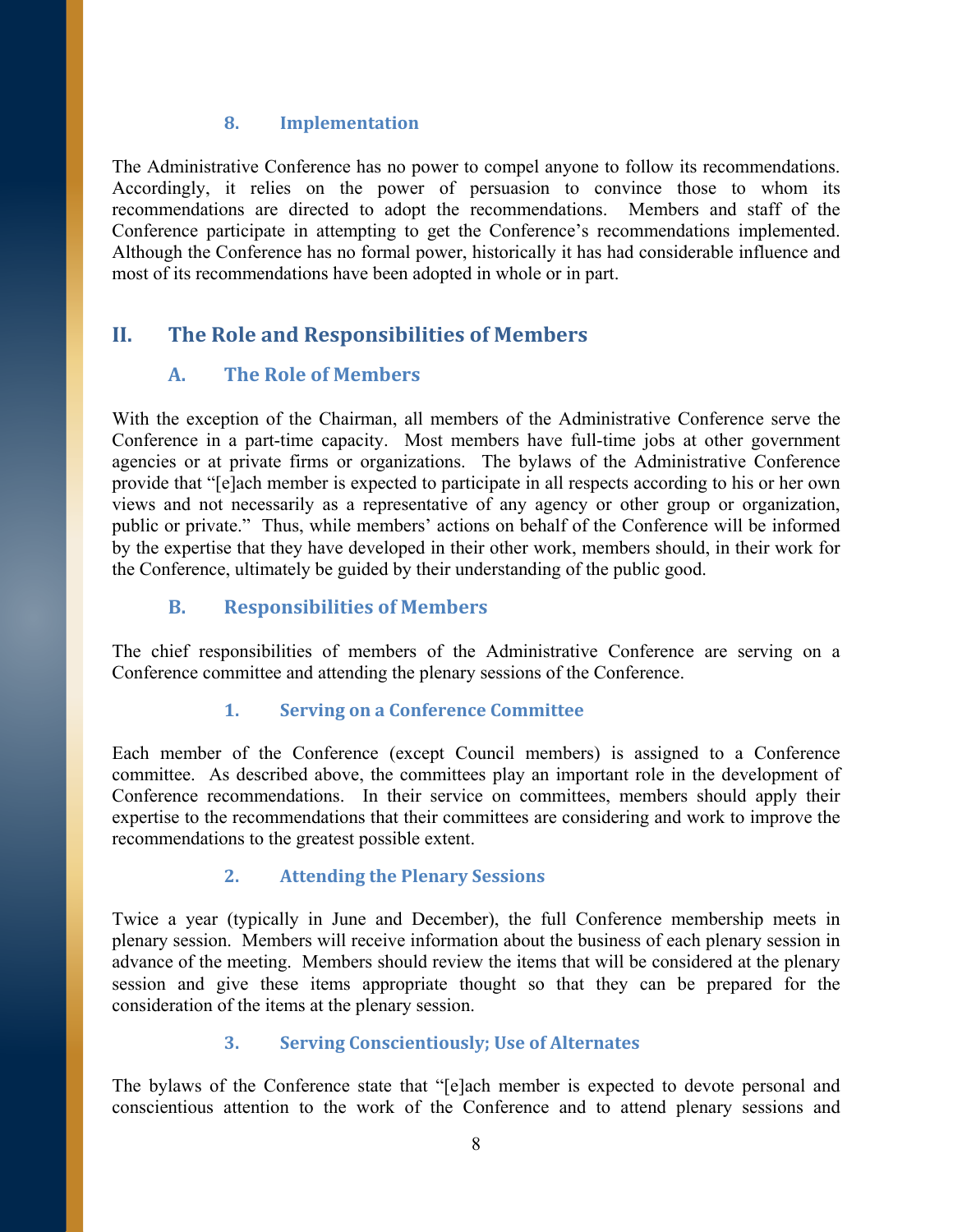committee meetings regularly." Thus, personal participation in Conference activities is established as the expected norm. However, the Conference also recognizes that members will sometimes have unavoidable conflicts that prevent them from attending Conference activities.

The use of suitably informed alternates in meetings of Conference committees, while not encouraged, is permitted where circumstances justify. In such circumstances, alternates may, with the approval of a committee, attend a committee meeting and participate in committee deliberations. Alternates are not, however, entitled to vote in committee.

The use of alternates is not permitted at the plenary sessions of the Conference. Alternates may not vote at the plenary session and will not have the privilege of debate. However, inasmuch as the plenary sessions are open to the public, anyone, including someone representing an absent member, may attend.

# **III. The Plenary Session**

The full Conference membership (the "Assembly") meets in plenary session at times and places determined by the Council. Plenary sessions typically occur twice a year, in June and December, in Washington, DC. There are several important details to understand about the conduct of the plenary session.

# **A. Public Access**

The Assembly of the Conference is an "advisory committee" subject to the Federal Advisory Committee Act. Accordingly, the meetings of the Assembly are open to the public and documents provided to the Assembly are available to the public. In addition to permitting members of the public to attend the meeting in person, the Conference plans to stream the plenary session live over the Internet, to have video of the plenary session available for viewing on the Internet after the session is over, and to post relevant documents on the Conference website. Conference members speaking at the plenary session should bear in mind that their remarks will be publicly available.

# **B. Meeting Procedure**

The plenary session may be likened to the proceedings of a legislative body. Although it operates with less formality than a House of Congress, the session is conducted in accordance with Robert's Rules of Order to the extent appropriate. An item requiring a vote of the membership is introduced by a motion. Members may debate the motion and may offer amendments. Debate concludes with a vote of the membership.

At the start of the plenary session, a "Resolution Governing the Order of Business" will be proposed. The proposed resolution, if adopted, will control the time allotted for agenda items and for individual remarks, and will provide that priority be given to amendments and substitutes submitted in writing to the Conference's General Counsel prior to the meeting. Therefore, members desiring to propose amendments to items requiring a vote of the membership should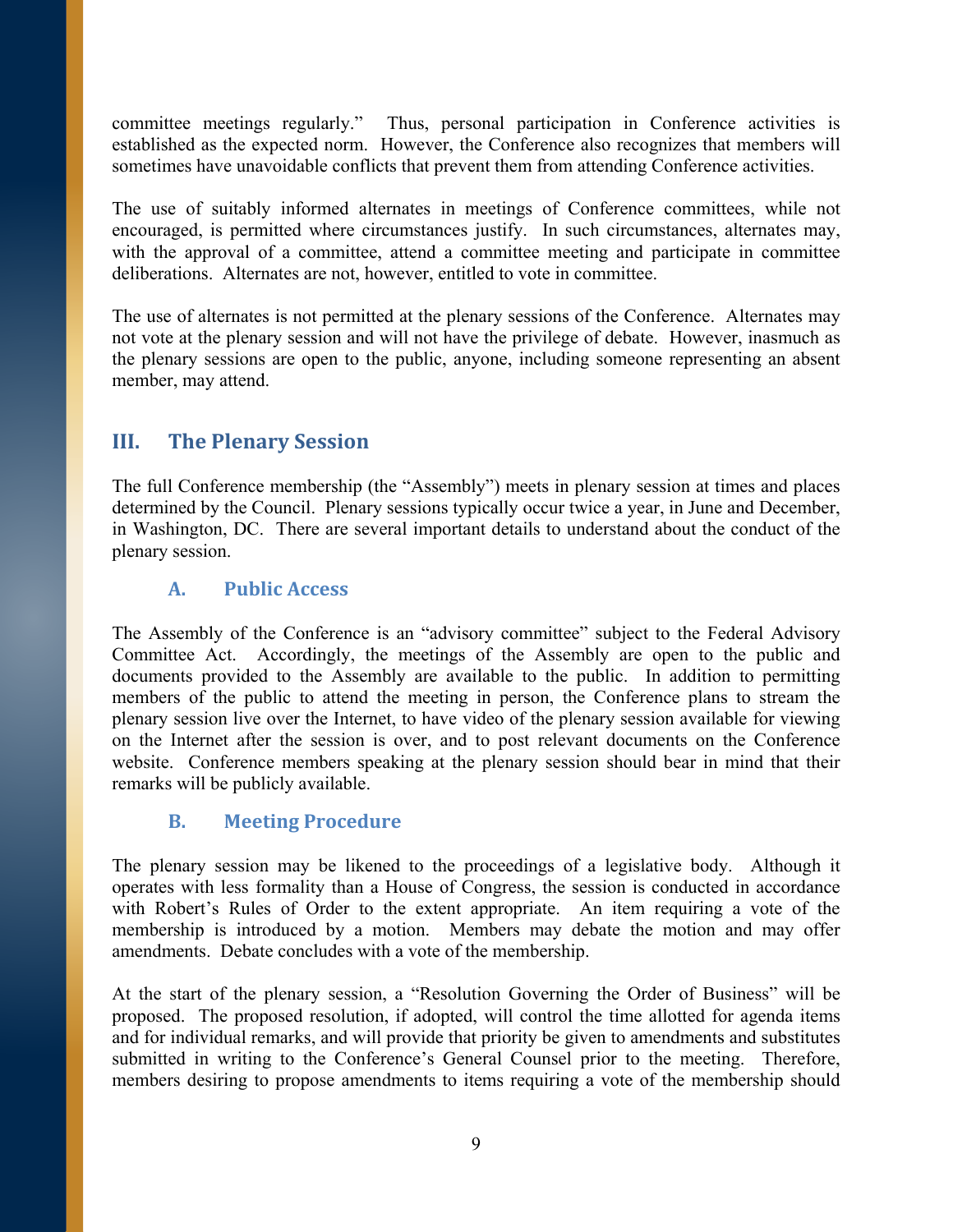consider submitting those amendments to the General Counsel in writing prior to the meeting. The General Counsel can be reached at SMcGibbon@acus.gov.

# **C. Voting Rights**

The Chairman, the Council members, the government members, and the public members of the Conference may vote at the plenary session. Senior fellows, liaison representatives, and special counsels have the privilege of debate but may not vote.

The use of alternates is not permitted at the plenary sessions. Alternates may not vote in the plenary session and do not have the privilege of debate.

# **D. Separate Statements**

A member who disagrees in whole or in part with a recommendation adopted by the Assembly is entitled to enter a separate statement in the record and have it set forth with the official publication of the recommendation. This procedure is rarely invoked, and a member's failure to file a separate statement does not imply that the member endorses the Conference's recommendation.

A member wishing to file a separate statement must notify the Executive Director of the Conference not later than the last day of the plenary session at which the recommendation is adopted, although a member may, without giving such notification, join in another member's separate statement for which timely notification was given. A member must file the separate statement within 10 days after the close of the session (but the Chairman may extend this deadline for good cause).

# **E. Reception**

A reception is traditionally held on the evening of the first day of the plenary session. The reception is a good opportunity to meet your fellow members of the Conference informally. The reception is traditionally put on by the members, for the members (and their guests), without the use of taxpayer funds. That is why members have been asked to pay to attend the reception.

# **IV. Notable Conference Achievements**

The past achievements of the Administrative Conference may provide members with the best understanding of the nature of the Conference's business. In the Conference's prior incarnation, its projects and activities resulted in a number of significant recommendations which were implemented by Congress, the President, and federal agencies, and which led to increased efficiency, fairness, openness and flexibility in federal agency procedures.

# **A. CrossCutting Recommendations**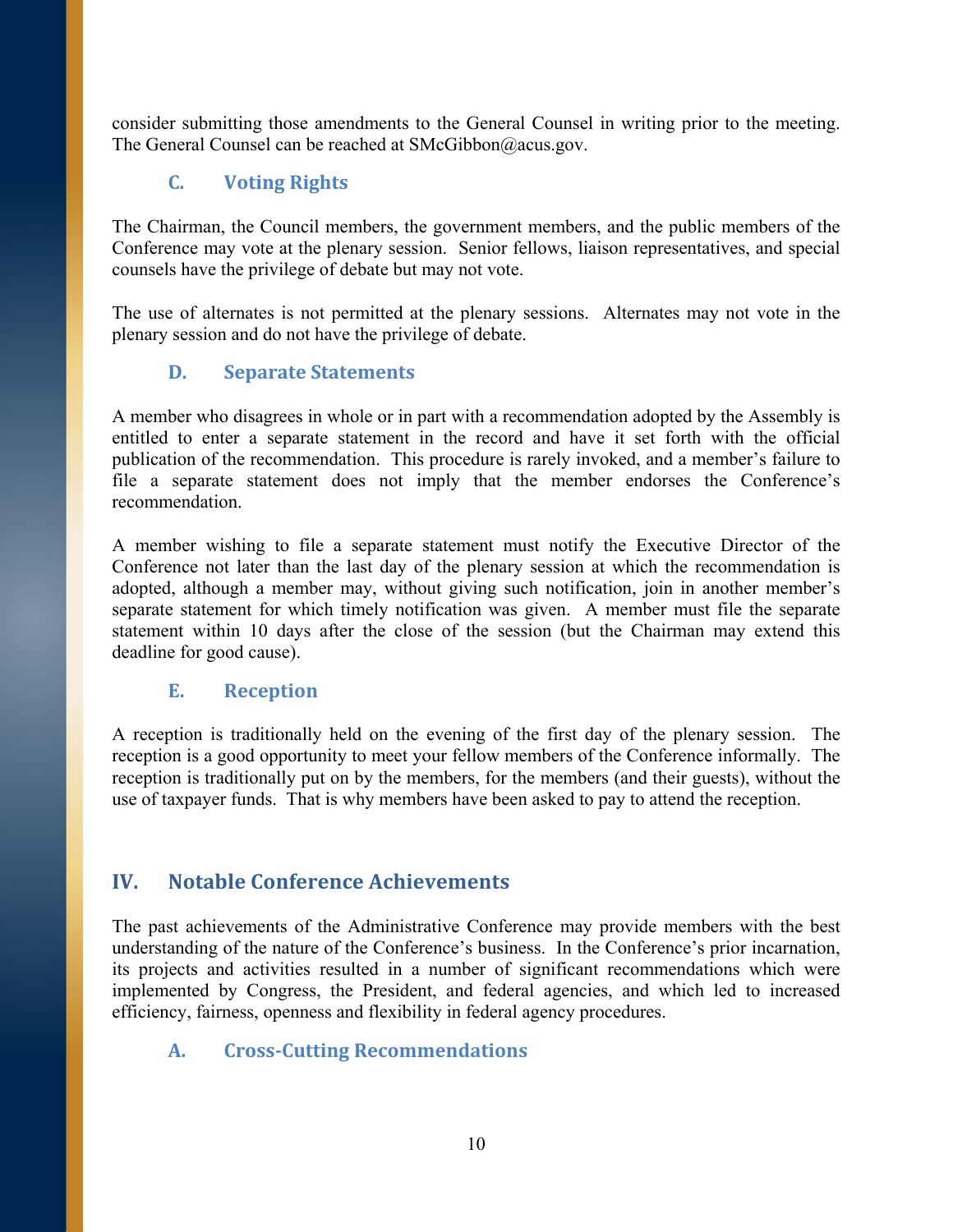The Conference has issued numerous recommendations on general administrative law topics that cut across all or many federal agencies. Among the Conference's most notable achievements were Recommendations 82-4 and 85-5 on negotiated rulemaking and Recommendation 86-3 on alternative dispute resolution (ADR), which directly led to the 1990 enactment of the Administrative Dispute Resolution Act and the Negotiated Rulemaking Act. The Conference also played a key role in providing assistance to federal agencies in the implementation of these acts, and, as a result, the use of ADR by federal agencies has saved the government and taxpayers millions of dollars in litigation costs.

Other notable, cross-cutting recommendations by the Conference include:

- Recommendation 68-7, that Congress eliminate the jurisdictional amount-incontroversy requirement for suits seeking judicial review of agency action. Congress implemented this recommendation in 1976.
- Recommendation 69-1, that Congress amend the Administrative Procedure Act to waive sovereign immunity for suits seeking other than monetary relief. Congress implemented this recommendation in 1976, thereby greatly simplifying the procedures for seeking judicial review of agency action.
- Recommendation 69-8, that agencies submit proposed rules to notice and comment notwithstanding the APA's exception for rules pertaining to public property, loans, grants, benefits, or contracts. Agencies have followed this recommendation.
- Recommendation 72-6, that Congress add civil penalties to the enforcement provisions for many agency programs and that such penalty statutes provide for procedures by which alleged violators would have their formal hearing at the agency with judicial review in the courts. Congress subsequently implemented these recommendations in more than 200 statutes. As a result, the enforcement of important health, safety and environmental laws improved and millions of additional dollars were collected for the Federal Treasury.
- Recommendation 80-5, that Congress eliminate the "race to the courthouse" in appeals from agency action by providing for random venue selection in cases in which multiple petitions for review were filed in different circuits. Congress implemented this recommendation in 1988.
- Recommendation 88-9, which provided principles and guidance for presidential review of agency rulemaking. This recommendation was influential in validating this presidential practice and removing controversy surrounding the Office of Management and Budget's review of rulemaking. The Clinton Administration adopted this recommendation and it has been used by subsequent administrations.
- Recommendation 92-2, which laid out principles and guidance for the use of agency policy statements. The recommendation focused on ensuring that before an agency promulgates substantive policies which bind affected persons, it provides appropriate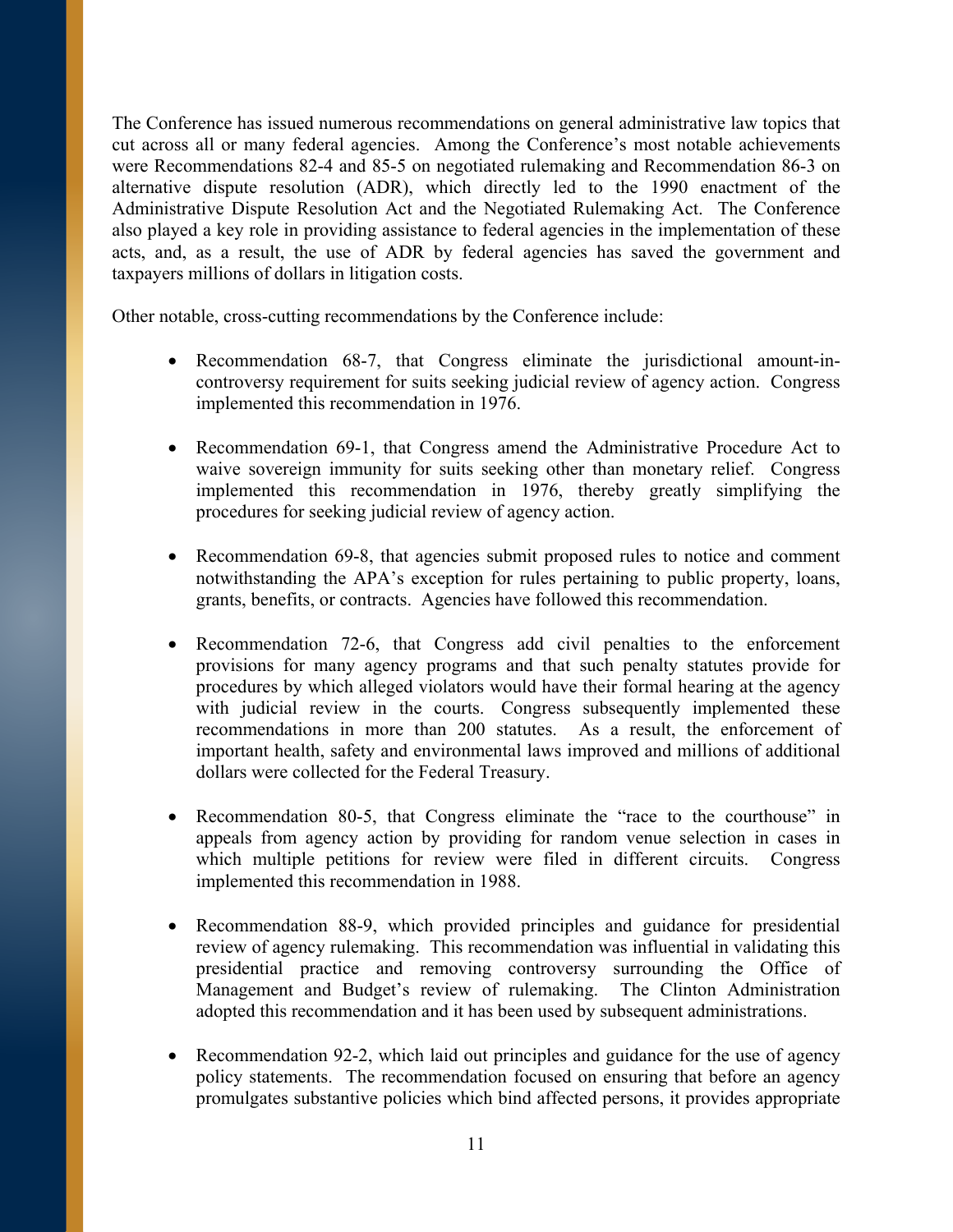notice and opportunity for comment on such policies. This recommendation later became the basis for the Office of Management and Budget's Good Guidance Bulletin, which was issued to agencies in 2007.

# **B. Specific Agency Recommendations**

In addition, the Conference has also studied individual federal agencies and made recommendations for improvements to their procedures. Such recommendations have included:

- Recommendations 75-5 to 75-10. The Conference conducted a comprehensive study of procedures of the Internal Revenue Service ("IRS") and produced 72 recommendations, which covered such matters as the confidentiality of taxpayer information, IRS settlement procedures, the handling of citizen complaints, selection of returns for audit, and the availability of information to the public. The IRS adopted 58 of the Conference's proposals entirely and five partially.
- Recommendation 78-2. The Conference recommended a number of improvements to the Social Security Administration ("SSA") disability adjudication system, including enhancing procedures for determining Social Security disability claims, experimenting with face-to-face procedures in state-level determination of disability claims, encouraging the increased development of evidentiary hearing records in cases, and augmenting the organization and function of the Appeals Council. Through the years, SSA has adopted many of the Conference's recommendations.
- Recommendation 87-2. The Conference recommended consolidating the adjudication of disputes involving whistleblower protection statutes for private sector health and safety workers in the Department of Labor. Congress adopted this recommendation and the Conference helped congressional staff draft the procedural portions of various acts which protect private sector health and safety whistleblowers.

# **C. Events and Publications**

In addition to making recommendations, the Conference has also conducted other influential activities which aided federal agencies in improving their procedures. For example, the Conference:

- Issued a number of sourcebooks and guides to assist agencies in their administrative processes, which have been cited in numerous judicial opinions, law review articles, and other legal publications.
- Held a colloquy series which facilitated scholarly debate on critical administrative law issues, and which often led to the publication of law review articles on a wide range of administrative law topics.
- Provided a number of low-cost training programs for independent agency commissioners and agency general counsels on a variety of administrative law issues.